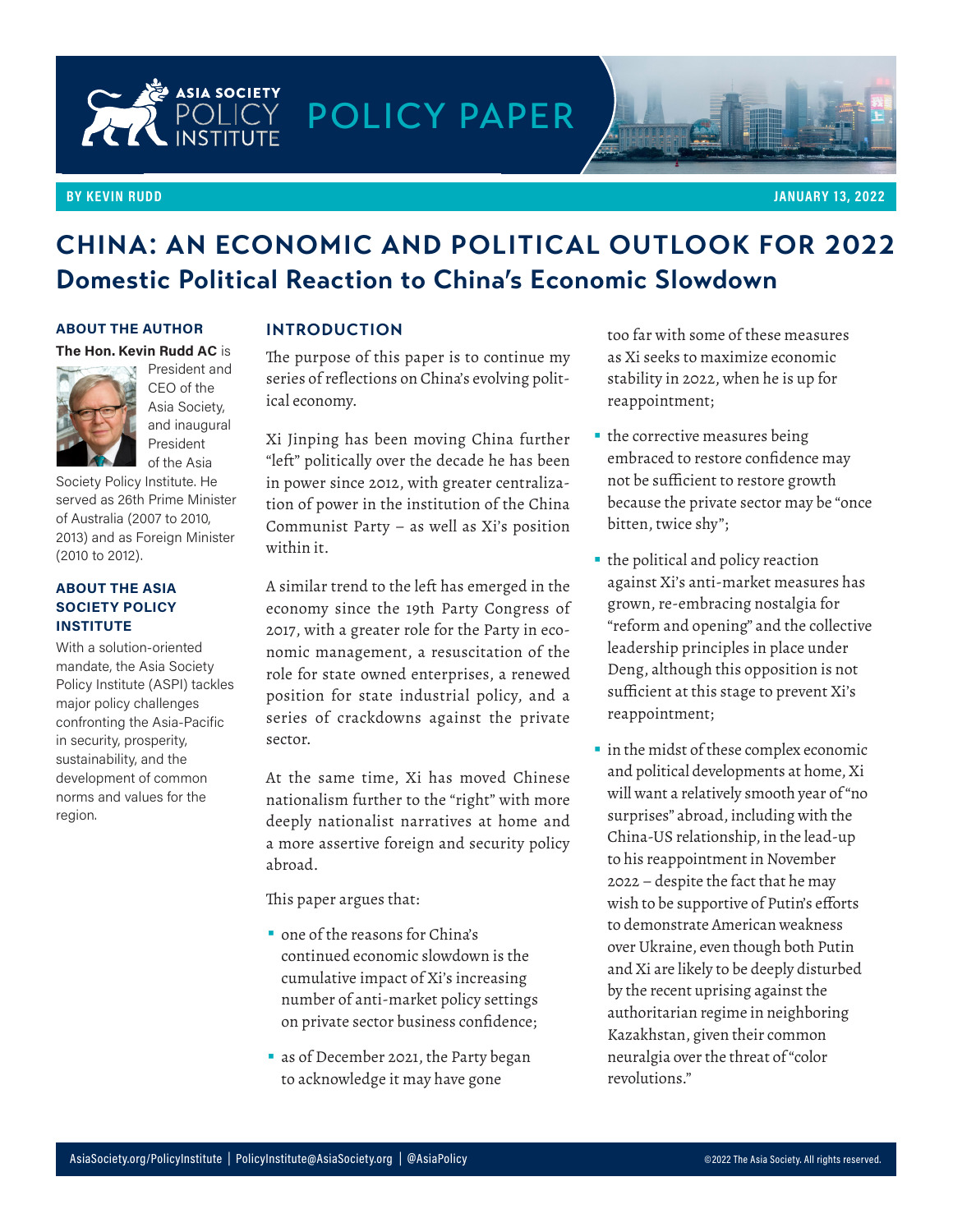



#### **THE ECONOMIC STORY SO FAR**

In a September 2021 speech on China's ["pivot](https://asiasociety.org/policy-institute/xi-jinpings-pivot-state) [to the state](https://asiasociety.org/policy-institute/xi-jinpings-pivot-state)," I described how Xi spent much of last year unleashing a rapid-fire series of economic policy decisions that, in sum, amounted to a simultaneous crackdown on China's private sector corporations. In aggregate, this turn toward a more populist form of Chinese socialism represented a dramatic reconsolidation of the power of the party-state over the market.

These decisions during the course of 2021 have been described as part of a new overarching economic policy framework – entitled the "New Development Concept." Central to this concept is Xi's "Dual Circulation" economic model. That is, one driven by increased domestic consumer demand, reducing the economic significance of net exports and fostering technological and supply-chain "self-reliance" in order to eliminate future external dependency.

A second core part of the New Development Concept is Xi's "Common Prosperity" campaign targeting rising inequality and the continued concentration of wealth. This has been accompanied by new anti-monopoly regulatory action designed to reduce the market power of China's tech giants. This is also designed to remind China's billionaire class that none of them are bigger than the party.

I wrote at the time that we were therefore witnessing "a profound change in China's overall economic policy settings," and that it was likely that "this new economic direction will remain with us at least until the 20th Party Congress due to be held in fall 2022."

In the midst of these significant policy shifts, the Chinese financial authorities also embarked on a significant de-leveraging campaign targeting the property sector. I sought to outline this in [an address](https://asiasociety.org/policy-institute/understanding-evergrande) last October focused on the emerging Evergrande crisis.

I argued that Beijing's long-standing policy on defusing financial risks meant that the state would orchestrate a managed redistribution of the troubled real estate giant's assets.

I also argued that Evergrande was representative of a much broader problem across China's heavily indebted property sector but that any effective deleveraging effort was complicated by the fact that the sector still represented some 29 percent of total GDP.

And I noted that this presented a significant dilemma for Beijing given that both the shift to the left on general economic policy, and the deleveraging of the property sector, have created significant additional economic headwinds for overall growth numbers for 2022.

This brings us to the present and how Xi has used China's most important annual economic meeting – the Central Economic Work Conference (CEWC), held from 8-10 December, several weeks earlier than is normal – to readjust in part his economic policy framework as reality begins to bite in China's growth performance.

### **THE DECEMBER 2021 CENTRAL ECONOMIC WORK CONFERENCE: XI'S POLICY DILEMMA**

The central theme of the CEWC was clear: that "economic work in 2022 shall highlight stability, making progress, while nonetheless ensuring stability." In total, the word "stability" was used 25 times in the official readout of the meeting. This is political code language for bringing in growth at around 6 percent for the year ahead. 2022 is therefore unlikely to see further exercises in economic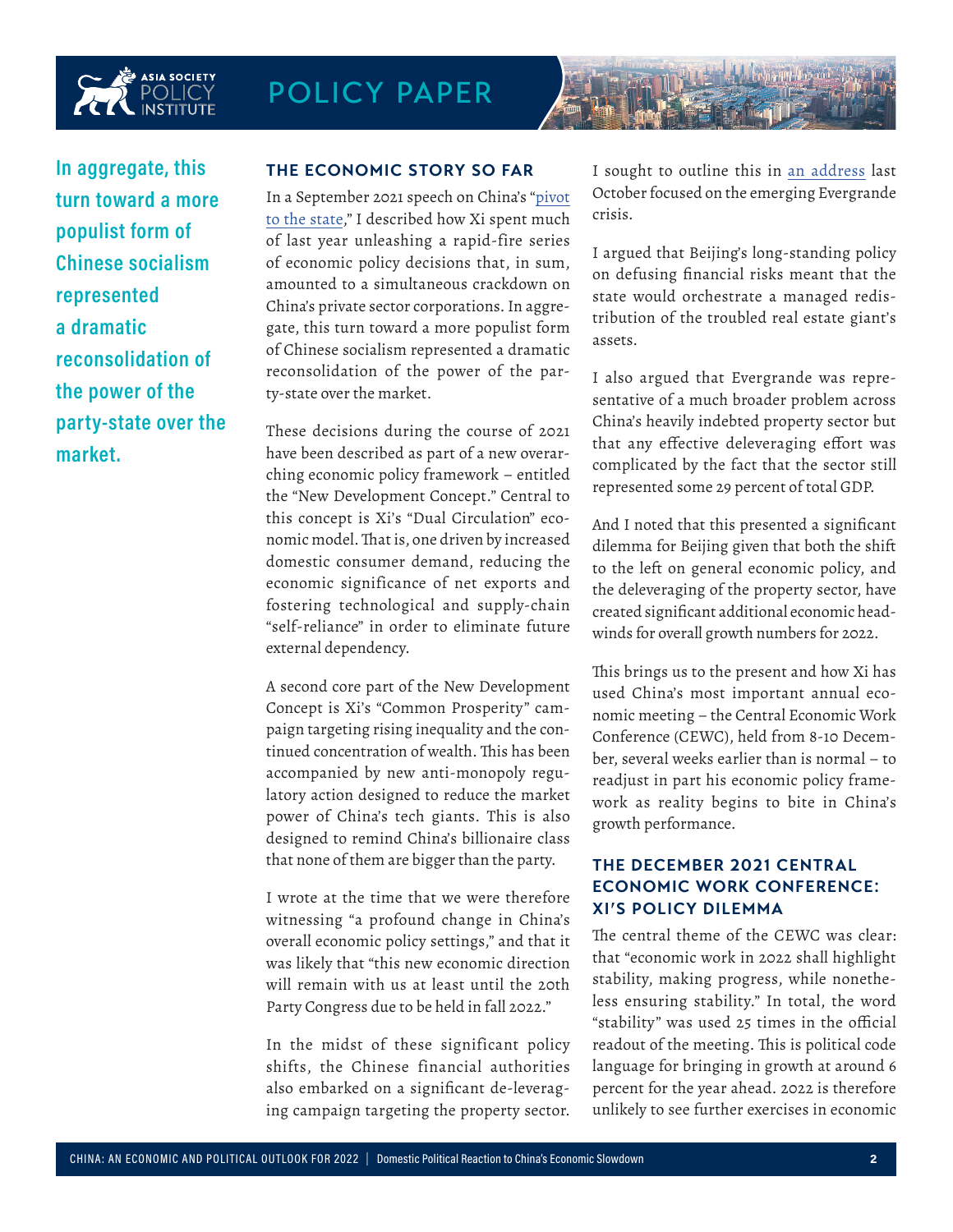

**Xi Jinping has an overriding desire to keep any significant disruptions to China's economic growth performance, its financial stability, or social stability from occurring before he has a chance to secure a further political term at the Party Congress in November.**

policy experimentation. The domestic political stakes are too high for that. And China's external economic and geo-strategic circumstances remain, at best, uncertain.

In one of the CEWC official readout's most telling lines, the meeting explicitly stressed the connection between the country's economic agenda and Xi's top political priority: "In 2022 we will hold the 20th Party Congress, which is a major event in the political life of the Party and the country. We shall maintain a stable and healthy economic environment, a peaceful and secure social environment, and a clean and righteous political environment."

Xi Jinping has an overriding desire to keep any significant disruptions to China's economic growth performance, its financial stability, or social stability from occurring before he has a chance to secure a further political term at the Party Congress in November. While Xi's prospects for reappointment remain strong, there is still opposition to the idea of appointing someone who is then likely to become, like Mao, leader for life.

In the year ahead, Xi must therefore successfully navigate multiple political, economic and security challenges, including the critical task of balancing the response to three deeply interconnected problems: maintaining adequate economic growth to meet current employment needs, avoiding a financial crisis during the process of restoring financial institutions to more sustainable debt levels; while also transitioning from an investment-led growth model (that has produced total debt levels of nearly 300 percent of GDP) to one driven primarily by domestic consumption.

This challenge is most visible in the property sector, where international ratings agencies have declared Evergrande, with its \$300

billion in liabilities, officially in default for the first time, after the company missed a December 6 bond payment. In January the company revealed that its sales had dropped nearly 40 percent, while Evergrande chairman Xu Jiayin admitted that the company faced "extremely difficult circumstances."

Despite this, the state is now attempting to carefully manage Evergrande's slow-motion collapse. China's Ministry of Housing and Urban-Rural Development has said it will act to guarantee "the delivery of homes, protecting people's livelihoods and maintaining social stability." A Guangdong government working group and a risk-management committee comprised of large state-owned enterprises has also begun conversations with offshore creditors about a restructuring of Evergrande's assets, while similar meetings with onshore bond-holders are planned for January. For its part, the company itself now says it has resumed work on more than 90 percent of its stalled projects and will complete them and pay off debts "under the care and guidance of governments at all levels."

The challenge for Beijing, however, is that Evergrande could mark only the start of a much wider reckoning in the property sector. Kaisa Group, the sector's second-biggest offshore bond issuer behind Evergrande, also entered restricted default on December 9 after missing a payment on its \$12 billion in offshore debt. It has \$287 billion in total liabilities.

Also defaulting in December alone were Sunshine 100 China Holdings, and China Aoyuan Group, two other property firms. And while the People's Bank of China (PBOC) has reportedly held meetings with all the largest real estate firms to try to encourage healthy companies to acquire distressed assets of the failing ones, this approach doesn't yet seem to be working.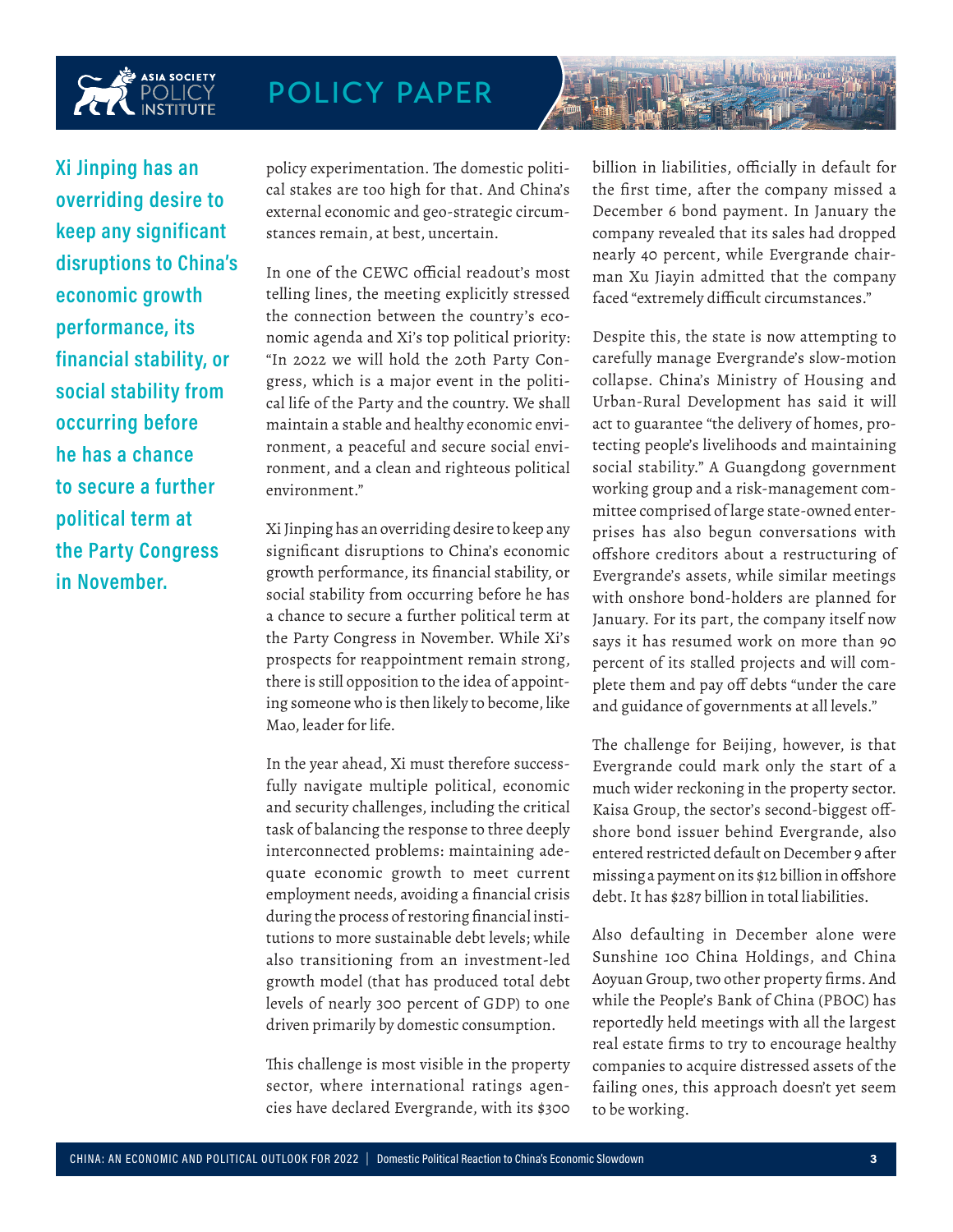

**So far investors appear uncertain whether Beijing will be able to pull off a difficult rescue operation for the property sector as a whole.** 

On December 20, the sector suffered a significant further shock when a potential deal to reduce the exposure of another troubled firm, Chinese Estates Holdings, collapsed. That sent its shares plunging 35 percent. Kaisa and Evergrande also fell 15 percent and 10 percent respectively on the same day. Later, on January 3, trading of Evergrande's shares in Hong Kong had to be suspended by the authorities after information became public that some of its illegally permitted projects were to be demolished. And, on January 7, the Shanghai Stock Exchange suspended trading of the bonds of another developer, Shimao Group, after it too missed a payment.

At the same time, local governments that have relied heavily on land sales for revenue are beginning to suffer. In early January it was revealed that Hegang, a city in Heilongjiang province, has now become the first prefecture-level city in China to be forced into a fiscal reorganization, after being effectively bankrupted by a downturn in property sales.

So far investors appear uncertain whether Beijing will be able to pull off a difficult rescue operation for the property sector as a whole. The fact that new defaults could spread beyond Evergrande, in a real estate sector with a combined debt load of an estimated \$5 trillion, is of serious concern. Furthermore, deleveraging the property sector also comes with its own cost to overall economic growth.

Meanwhile China's overall economic performance has begun to slow. GDP growth fell to 4.9 percent in the third quarter of 2021, down sharply from 7.9 percent in the second quarter. Economists' consensus forecast for the fourth quarter of 2021 is, at time of writing, is only 3.5 percent.

Meanwhile, according to the most recently released data at the time of writing, registered retail sales growth slowed to 3.9 percent in November 2021 from 4.9 percent a month earlier. At the same time, the official unemployment rate trended upward to 5 percent from 4.9 percent. Worse, independent assessments estimate that some 4.37 million Chinese small businesses shut down in the first three quarters of 2021, surpassing the number of new business registrations in China for the first time in more than two decades.

Tellingly, even the Chinese Academy of Social Sciences now expects annual economic growth to slow to 5.3 percent in 2022, down from 8 percent in 2021.

There are many causes of this economic slowdown. These include the continuing global economic impact of the pandemic. China's strict "zero-COVID" strategy to contain successive waves of the virus at home has also impacted growth. So too has what the CEWC has described as the "triple pressures of demand contraction, supply turbulence, and weakening (business) expectations."

However China's leadership cannot ignore the impact on growth of its own policy settings. This includes the general crackdown on the Chinese private sector and what the Party has described as the "reckless expansion of capital," both in the property sector as well as in the big technology companies. This in turn has badly impacted business and investor confidence.

### **POLICY RESPONSE 1: The Allocation of Capital**

There is some recognition both in the language and in the outcomes of the December CEWC that some of the policy changes we've seen over the last year may have gone too far – and that a new policy equilibrium may now need to be found to maintain Xi's much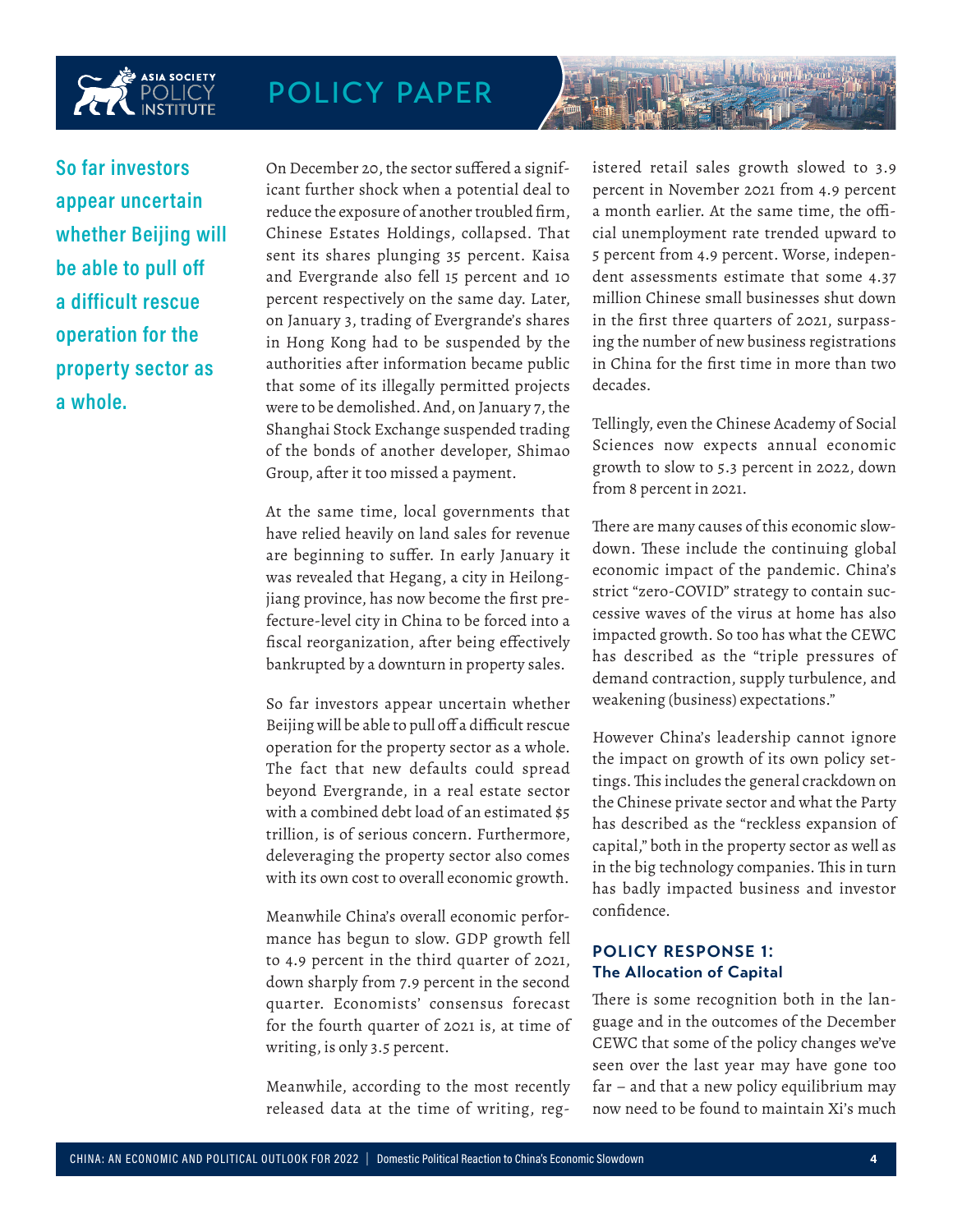

**"How to play up the positive role of capital and restrain its negative role under the condition of a socialist market economy is a brand new topic facing our party, one which is not found in the classic works of Marxism-Leninism."**

*Han Wenxiu, Executive Deputy Director of the General Office of the Central Financial and Economic Affairs Commission*

sought after economic stability – although at this stage it is far from clear that the either the diagnosis or the solutions offered will prove to be effective in restoring growth.

First, the meeting noted that "regulation of capital" was among the "new major theoretical and practical issues" that needed "to be correctly understood and grasped." In the language of the Party, this is an acknowledgement that the Chinese state-capitalist system faces a contradiction between the need for capital to generate growth, and the tendency for that capital to produce results undesired by socialist central planners, including the growth of monopolies and the development of what Xi has derided as the "fictitious economy" (e.g. property speculation) at the expense of the "real economy" (e.g. manufacturing).

As Han Wenxiu, Executive Deputy Director of the General Office of the Central Financial and Economic Affairs Commission, explained: "How to play up the positive role of capital and restrain its negative role under the condition of a socialist market economy is a brand new topic facing our party, one which is not found in the classic works of Marxism-Leninism, nor in the planned economy of the Soviet Union. Capital is profit-seeking. It is necessary to strengthen the effective supervision of capital according to law to prevent the barbaric growth of capital, and also to support and guide the standardized and healthy development of capital."

Or as one prominent state commentator on the CEWC outcome put it: "When we see the positive side of capital promoting economic growth, we can't ignore the other side. If we don't impose effective constraints and let the capital's bottomless profit-seeking impulse be infinitely magnified, it will bring a series of harms to the whole economic and social

development… Without effective supervision and governance, 'disorderly,' 'barbaric' and 'willful' capital will affect the development foundation of socialist market economy."

The CEWC pledged to establish a so-called "traffic light" system (of preferred, acceptable, and unacceptable destinations for investment) in order to prevent the "barbaric expansion of capital" and "incentivize capital's role as an active part of the production factors [but] control its negative effects."

The use of the term "barbaric expansion of capital" is new to the Chinese political vocabulary but it continues to point towards the left in economic policy settings. Furthermore the use of a traffic light system smacks of the administrative direction of capital which has long been the key problem for China's poor capital efficiency ratio relative to other competitor economies. Moreover the suggestion that the allocation of capital is somehow a "brand new problem" for Chinese economic theorists to contend with is nonsense. This question has been central to the Chinese economic debate since Deng Xiaoping and Jiang Zemin first framed the concept of a "socialist market economy" a quarter of a century ago.

Indeed the fact that the Party now senses the need to "re-theorize" the problem in order to find the elusive Holy Grail of an economic model that optimizes so-called "productive investment" in the so-called "real economy," by diverting it from the so-called "fictitious economy," indicates that under Xi Jinping there is still a basic conclusion that the market has gone too far.

Investors may have got a taste of what all this means in practice in December, when Chinese regulators instituted requirements that companies in strategically sensitive sectors receive state approval before listing for initial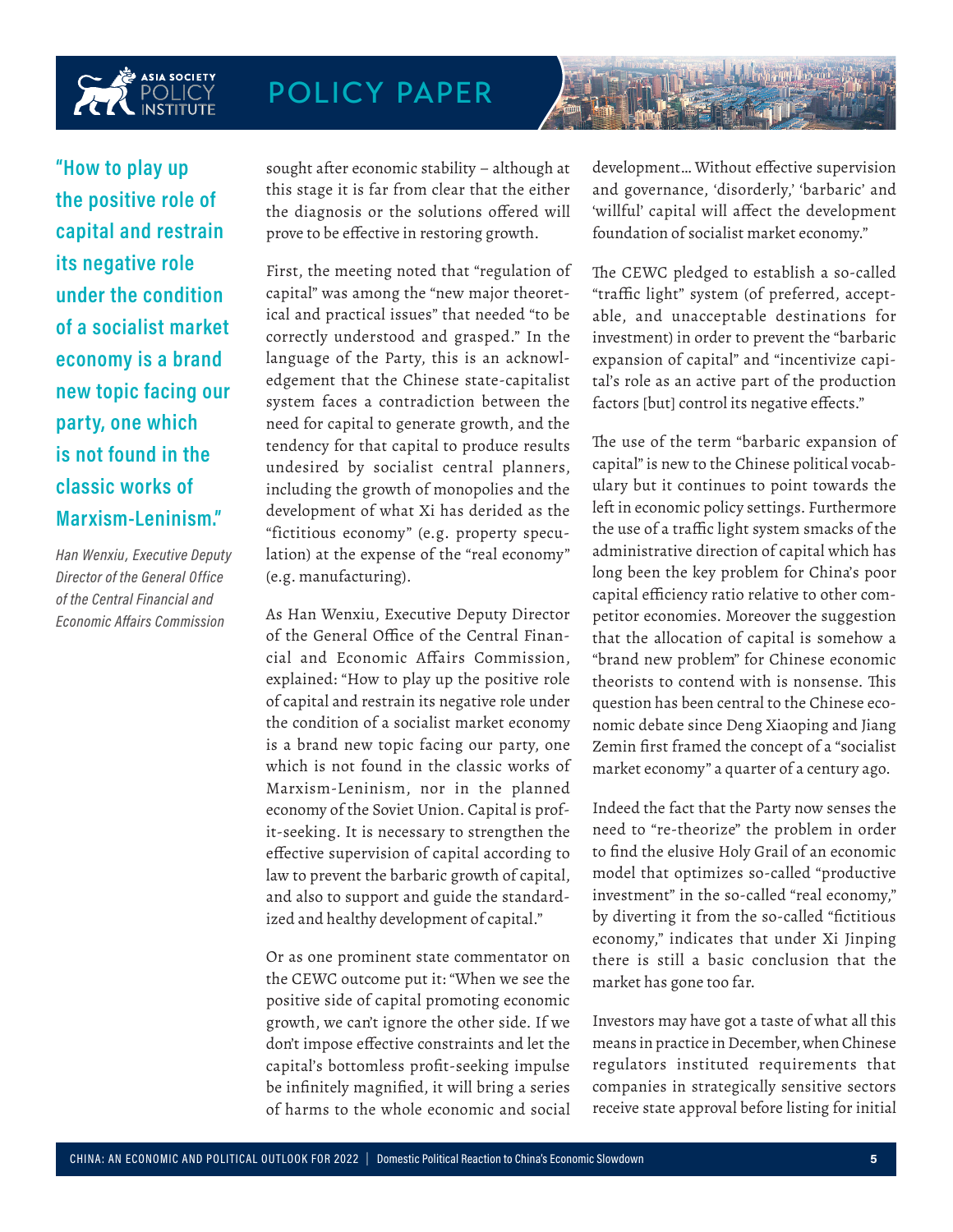

**The language of the CEWC outcome documents reflect the fact that there is a real internal economic debate currently raging between reformists and conservatives.**

public offerings overseas, as well as banning any single foreign investor from owning more than 10 percent of such companies.

While the CEWC outcome does warn of "bureaucratic overreach" in the implementation of new guidance for the private sector, and exhibits concern over the impact of overall policy settings on growth in the "year of stability," the policy conclusions drawn on the question of capital allocation remain deeply statist.

Nonetheless, the language of the CEWC outcome documents reflect the fact that there is a real internal economic debate currently raging between reformists and conservatives. The core question in this debate remains, as it has been for decades, the final status of the market or the state as the most efficient allocation mechanism of capital and other economic resources. The outcome of this debate remains unclear. But at this stage we cannot simply read it as some recognition of the need for a return to the status quo ante. Indeed, on the core question of capital location, the conservatives still appear to be on the ascendant.

#### **POLICY RESPONSE 2: Some Loosening in the Common Prosperity Agenda**

There has, however, been some adjustment in the interpretation of Xi's "Common Prosperity" campaign. The CEWC concluded that, "To achieve the goal of common prosperity, we must first make the 'cake' bigger and better through the common endeavor of the whole nation, and then cut and divide the 'cake' well through reasonable institutional arrangements. This is a long-term historical process, and we should steadily move toward this goal."

This is important new language given the ideologically shrill approach that emerged in the second half of 2021 on the question of "common prosperity" and the fears of some

that a general witch hunt had begun against the wealthy. This is now seen as overreach. In other words: now may not the time to kill the goose that laid the golden egg. Common prosperity may be better accommodated later in the development process once the overall national economic cake is much larger.

In this respect, it is significant that the directive to "strengthen anti-monopoly and prevent disorderly expansion of capital" – which appeared among the "Eight Major Tasks" of the 2020 CEWC – is no longer listed among the "Seven Major Policies" of the 2021 CEWC meeting.

Instead, economic stability is prominent in the 2021 list of tasks, including instructions that, "Macroeconomic policies must be stable and effective"; "Microeconomic policies must continue to stimulate the vitality of market entities"; "Structural policies should focus on smoothing the national economic cycle"; while "Social policy must secure the bottom line of people's livelihoods."

The latter in particular is significant. It does not say that wealth redistribution through the income and company tax system is the way to deal with inequality, which is where the debate had begun to head by late 2021.

Nonetheless, despite some softening of the Party's language on Xi's common prosperity agenda, it is still likely to have an enduring impact on long term private sector confidence. In the last few years, the private sector got to see what Xi really thinks about them. And they did not particularly like what they saw. Whatever tactical adjustments to the common prosperity agenda may now be underway for the year ahead, I believe this is now a long term problem for China's economic growth performance because of its long term impact on private sector confidence.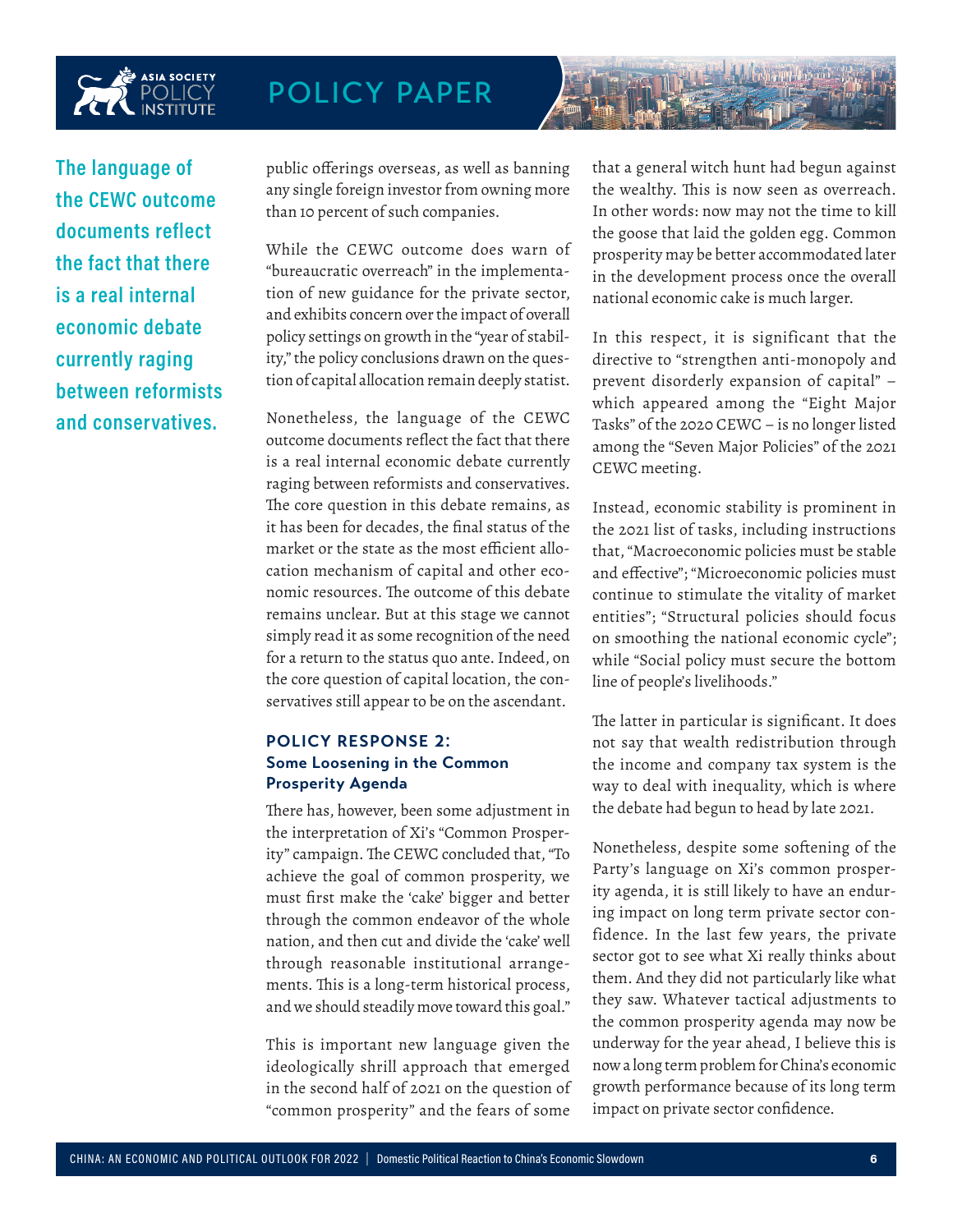

**Disturbingly, the CEWC also signaled that, at least in the short term, ensuring secure energy supplies for the economy will now take priority over the transition to carbonfree energy sources.**

#### **POLICY RESPONSE 3: CEWC Macroeconomic, Energy, and Climate Outcomes**

These policies on capital allocation and common prosperity, along with a pledge to "carry out infrastructure investment moderately ahead of schedule," have led many analysts to conclude that Beijing will moderately expand fiscal and monetary stimulus to counter slowing growth in the year ahead.

Indeed Beijing has already instructed local governments that they can begin selling "special" 2022 bonds early, from January 1, while on December 6 the PBOC cut required reserve ratios to free up some \$188 billion in new liquidity.

It then followed up by cutting the one-year loan prime rate by 5 basis points, in the first such action since April 2020. All this has signaled that the central bank is indeed moving forward with a general easing as foreshadowed by CEWC.

Finally, and disturbingly, the CEWC also signaled that, at least in the short term, ensuring secure energy supplies for the economy will now take priority over the transition to carbon-free energy sources.

The meeting was explicit in stating that China "must ensure the supply of energy," and because in China "coal is the main energy supply, we must promote the clean and effective use of coal."

State industries have been directed to "take the initiative to guarantee supply and price stability," while instructions have been issued to clarify that the "phase-out of traditional energies should be based on the replaceability of secure and reliable new energies."

In general, the CEWC concluded that, "We

must have a correct understanding of reaching carbon peak and carbon neutrality. [These] are internal requirements for promoting high-quality development, which we should implement steadfastly but cannot hope to realize all of a sudden."

These directives come in response to rolling energy shortages in China, which have also been exacerbated by reduced coal imports from Australia. These measures are likely to have a noticeable impact on China's progress towards reducing carbon emissions, although there is no indication that Beijing has changed its fundamental view on the importance of meeting its long-term commitments on carbon neutrality.

Overall, the tenor of the CEWC was summed up vividly by Han Wenxiu, who explained that, despite China's achievements in recovering from COVID:

"We must also see that the country's economic development is facing increased difficulties and growing challenges. Domestically, economic development faces the triple pressure of demand contraction, supply shock, and weakening expectations. There is a lack of coal, lack of electricity, lack of microchips, lack of [shipping] containers, and lack of labor, among other issues. Internationally, the impact of the epidemic of the century has accelerated changes unseen in a century and created a more complex and uncertain external environment… It is vital to both be clear-eyed in seeing the difficulties and to boost confidence."

### **POLICY AS A POLITICAL BATTLEGROUND IN 2022**

Given this relatively pessimistic assessment of the economy for 2022, it is unsurprising that this has also spilled into China's political and policy debate.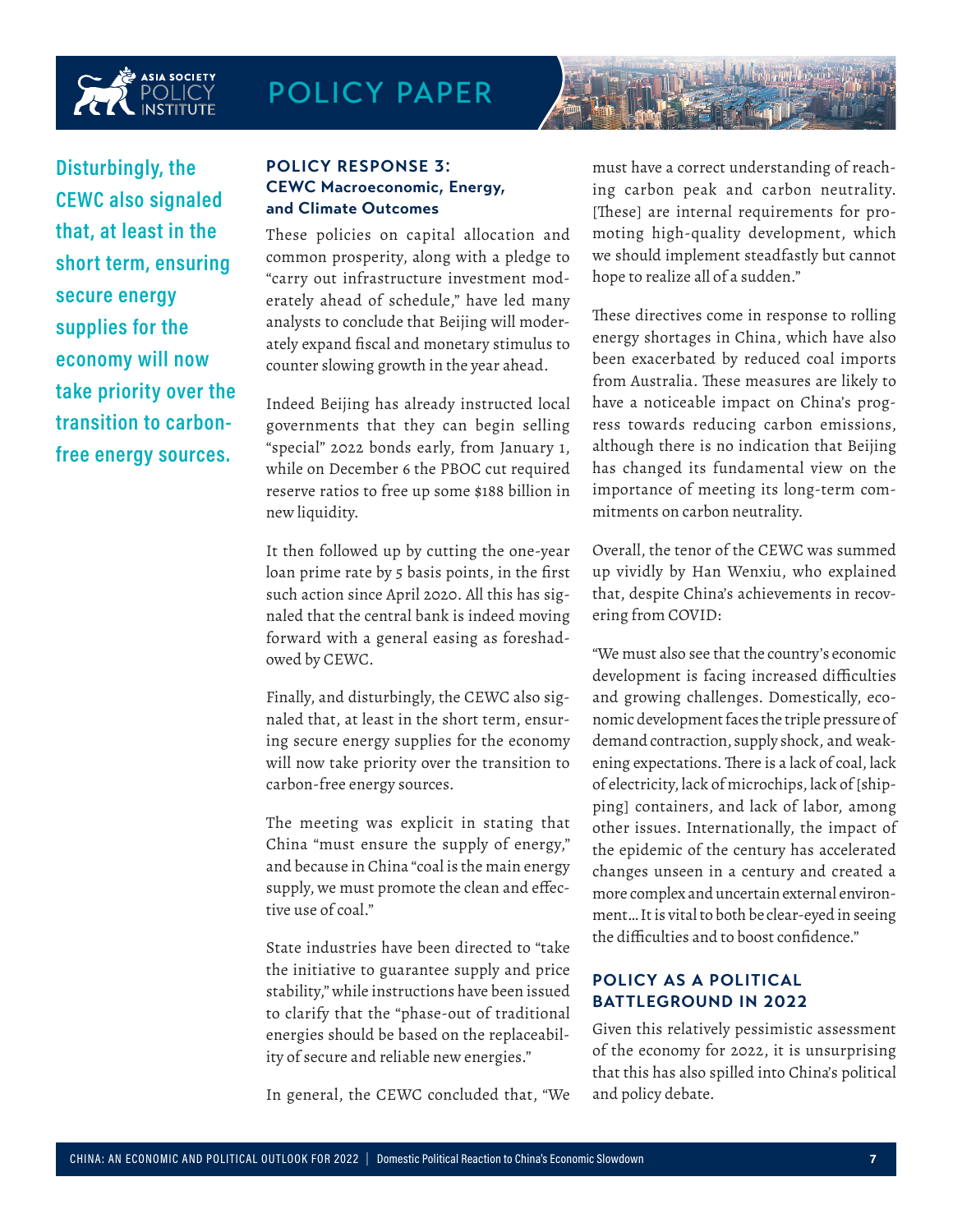

**Beneath the surface, we can catch glimpses that not all within the Party's ranks have been happy with the results of Xi's move away from Deng Xiaoping's era of reform and opening. Increasingly, dissent from Xi's move to the left on the economy has begun bubbling into view.** 

Beneath the surface, we can catch glimpses that not all within the Party's ranks have been happy with the results of Xi's move away from Deng Xiaoping's era of reform and opening. Increasingly, dissent from Xi's move to the left on the economy has begun bubbling into view.

That includes a remarkable recent article on "the spirit of the Sixth Plenum" of the 19th Central Committee published in *Qiushi*, the Party's flagship ideological journal, by Central Committee member Qu Qingshan. This plenum was held at the end of 2021.

In the article, Qu repeatedly praises Deng's reform and opening as the "great awakening" of the CCP, the moment which led to China's successful growth into a country of prosperity and power. Moreover, in an implicit criticism of Xi – who is tellingly not mentioned even once – the article cites Deng's criticism of Mao's period of Cultural Revolution and then quotes a biting line by the former leader: "If we do not implement reforms now, our modernization and socialism will be ruined." But, stressing Deng's famous line that "actual practice is the sole criterion for judging truth," he concludes that, fortunately for the Party, its strength has always been to be "able to quickly correct mistakes."

Qu's article, which was also published in the *People's Daily*, was then followed by possibly an even more remarkable piece in *Liberation Daily*, this time by Hu Wei, a leading member of the Party School in Shanghai. In it, Hu is even more implicitly critical of the path Xi has taken. He first celebrates Deng's 1978 decision to speed reform and opening as the "great historical turning point" for China, the core of which was "systematically correcting Comrade Mao Zedong's mistakes" and putting to rest "'Left' Socialism" and the "planned economic system, which completely suffocates the economic vitality of the market and society."

But he then goes much further, also praising as vital Deng's reforms of the "Party leadership system," and their ending of a period in which decision-making was "over-centralized" and "concentrated in the top leaders of the Party," leading to "one-voice rule," "arbitrary" individual decisions, and the phenomenon of some cadres "leading for life." Fulfilling China's "economic miracle" will require more than continuing to throw off "the shackles of the planned economy," he says: "We must not only break through the imprisonment of ideology, but also reform the leadership system of the Party and the country."

Needless to say, this is a daring position to take in the Xi Jinping era.

But these articles' rapid-fire publication in the Party's three most historically important publications (collectively known as the "Two Papers and One Journal," or *liangbao yikan*), may be a sign that internal pressures within the Party from those frustrated with Xi's ideological move to the left, and the consequent direction of the economy, has now reached a boiling point – or at least in some quarters. However there is no way to know for sure how widespread any dissent or resistance to Xi may actually be at this time.

Meanwhile, Xi does not seem to be taking any challenge lying down. State media has recently launched a messaging blitz repeatedly stressing the importance of the "Two Establishes" – language introduced at the Sixth Plenum in November 2021 "establishing" the "core position" of Xi Jinping, and "establishing" the supremacy of the "guiding position" of Xi Jinping Thought. Then at a key Politburo meeting on December 29, Xi thundered that "unity is the lifeblood of the Party"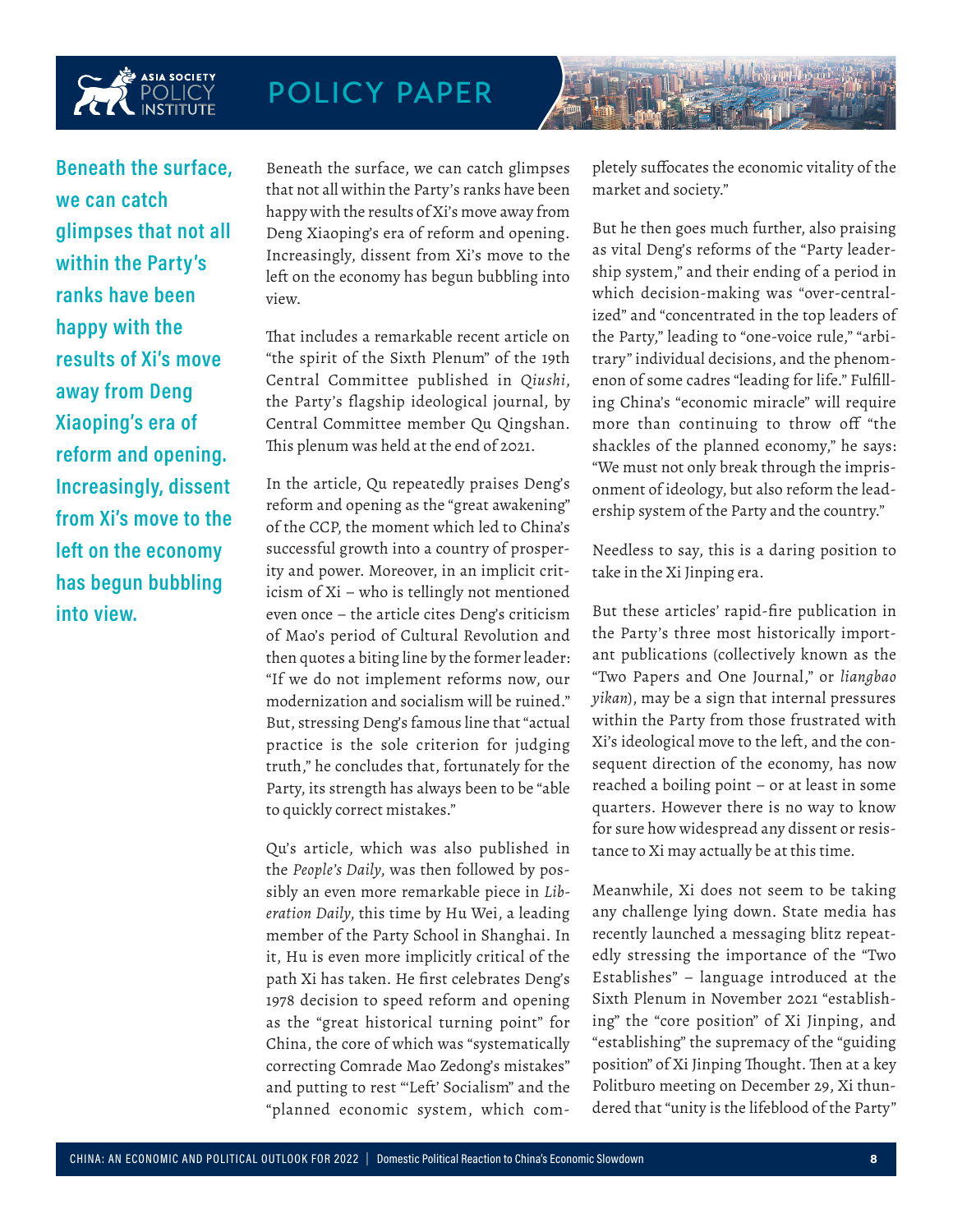

**Tougher times may therefore be ahead for the Chinese economy in 2022. If that's the case, we should expect the rumblings of political discontent to continue to grow louder as well as we move closer to the 20th Party Congress.**

and the "lifeline" of the Party. This apparently was designed to quell policy dissent, but, more broadly, Xi is seeking to reinforce an aura of absolute loyalty and unity surrounding himself, presumably to project an image of unassailable strength heading into the Party Congress.

It is true that the CEWC is hardly a complete setback for Xi's plans overall. Pledges to "consolidate and develop the public sector of the economy," strengthen state-owned enterprises, increase government infrastructure spending, and do even more to support strategic science and technology industries – in addition to continuing to "manage" the flow of capital to prevent it from being used for "barbaric" purposes – all point to Xi's "pivot to the state" continuing as the dominant trend.

How much private sector confidence can at this point be easily restored thus remains an open question. Tougher times may therefore be ahead for the Chinese economy in 2022. If that's the case, we should expect the rumblings of political discontent to continue to grow louder as well as we move closer to the 20th Party Congress.

At this stage, however, they are unlikely to gather sufficient momentum to prevent Xi's reappointment.

### **WITH WEAKENING ECONOMIC GROWTH AND A GROWING DOMESTIC POLITICAL REACTION TO THE SLOWDOWN, WHAT ABOUT CHINESE FOREIGN POLICY IN 2022?**

Difficult economic and political decisions therefore lie ahead for Xi Jinping in what already looms as a decisive year with the 20th Party Congress – the supreme decision-making event of the CCP, held every five years.

Xi also faces the impossible question of when and how to re-open China to the outside world given its unique policy of COVID elimination. This cutting off of China from the world is having profound effects across the board.

Because Xi has staked his leadership on continued zero-tolerance of the virus, it is highly unlikely that he will reopen China's borders in any substantive way until the end of the Party Congress at year's end. That's because a big breakout this year would be dangerous for Xi's re-election prospects.

Even next year, it will be a question of how any opening to the world could then be done, although this task could be made easier if by that point the overall global contagion had subsided into a post-Omicron period.

A critical unknown variable for 2023 will therefore be the terms on which China chooses to rejoin a post-COVID or even pan-COVID world. China is currently working on these options internally. And at this stage it is impossible to predict what shape a Chinese reopening may take.

In the meantime, with political control remaining tight, the economy slowing, and with regular, high-level foreign political contact suspended because of COVID, there is a danger that, by year's end, China may become even more insular and more nationalist than we have seen so far.

Given all these pressures, Xi nonetheless has no interest, let alone intention, of engineering a crisis, conflict, or even less a war with the United States in the difficult year that it's ahead. Despite some of the more fevered recent commentary, this includes Taiwan as well. Xi will not be militarily ready for an assault on the island until decade's end. He is